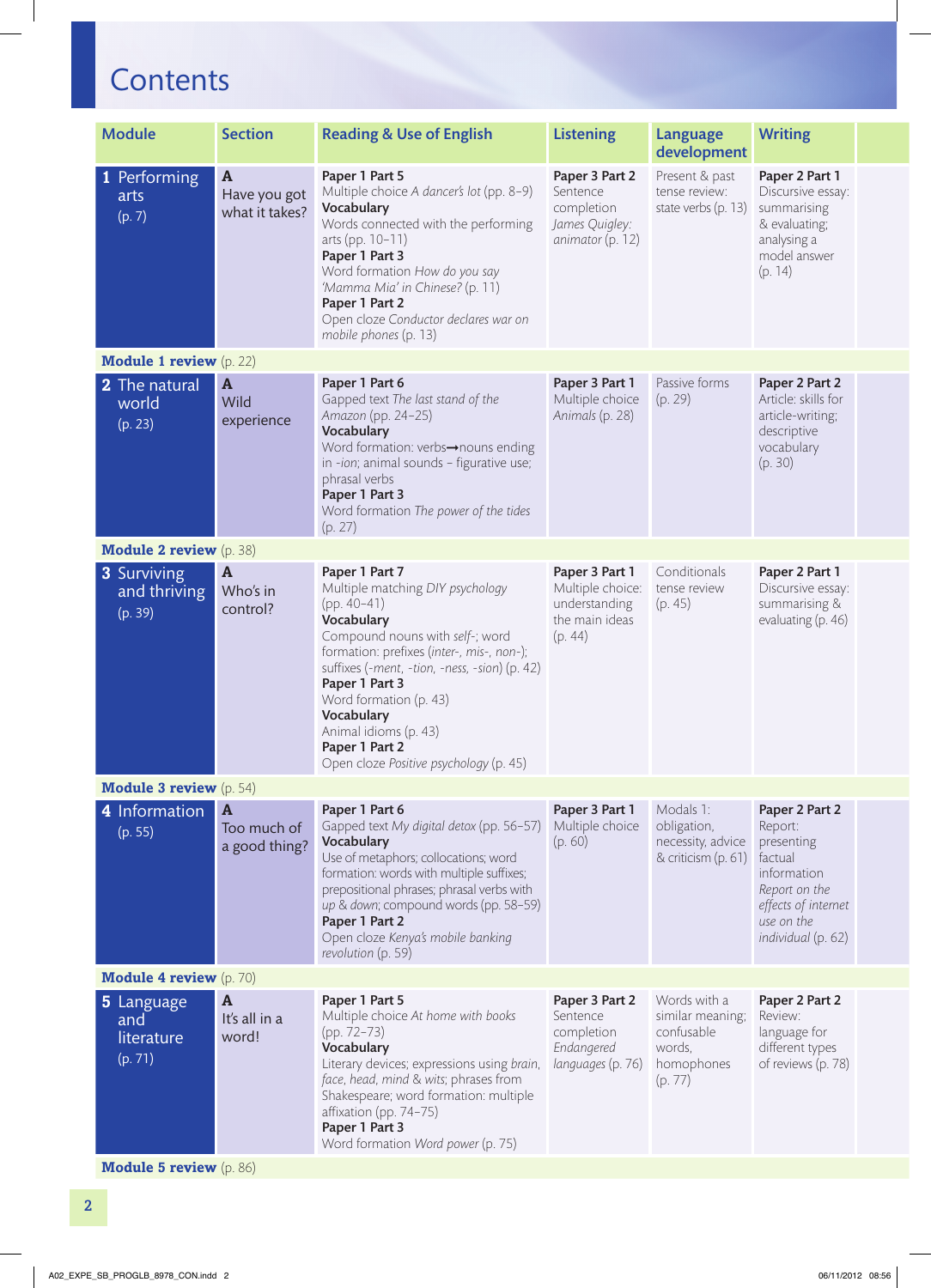| <b>Section</b>                        | <b>Listening</b>                                                                             | <b>Speaking</b>                                                                                              | <b>Language</b><br>development                                                          | <b>Reading &amp; Use of Writing</b><br><b>English</b>                                                                                                |                                                                                                                       |
|---------------------------------------|----------------------------------------------------------------------------------------------|--------------------------------------------------------------------------------------------------------------|-----------------------------------------------------------------------------------------|------------------------------------------------------------------------------------------------------------------------------------------------------|-----------------------------------------------------------------------------------------------------------------------|
| $\mathbf B$<br>It's live!             | Paper 3 Part 4<br>Multiple matching:<br>short extracts on<br>different situations<br>(p. 15) | Paper 4 Parts 1 & 2<br>Collaborative<br>task: music &<br>entertainment;<br>describing music<br>$(pp. 16-17)$ | Future tense review<br>(p. 18)                                                          | Paper 1 Part 4<br>Key word<br>transformations<br>(p. 18)<br>Paper 1 Part 1<br>Multiple-choice cloze<br>A 'grand' return to<br>standup comedy (p. 19) | Paper 2 Part 1<br>Discursive essay:<br>summarising &<br>evaluating; planning<br>& organisation<br>$(pp. 20-21)$       |
|                                       |                                                                                              |                                                                                                              |                                                                                         |                                                                                                                                                      |                                                                                                                       |
| $\mathbf B$<br>Closer to<br>home      | Paper 3 Part 2<br>Sentence completion<br>Keeping chickens<br>(p. 31)                         | Paper 4 Part 3<br>Individual long turn:<br>food production/<br>environmental issues<br>(pp. 32-33)           | General verb phrases;<br>phrases with have;<br>prepositional phrases<br>(p. 34)         | Paper 1 Part 2<br>Open cloze There's<br>more to recycling than<br>meets the eye (p. 35)                                                              | Paper 2 Part 2<br>Article: planning &<br>organising; analysis of<br>introduction<br>$(pp. 36-37)$                     |
| $\mathbf B$                           | Paper 3 Part 3                                                                               | Paper 4 Parts 1 & 2                                                                                          | Introductory &                                                                          | Paper 1 Part 1                                                                                                                                       | Paper 2 Part 1                                                                                                        |
| Mind and<br>body                      | Multiple choice<br>(p. 47)                                                                   | Collaborative<br>task: ways to<br>relax; sustaining a<br>conversation<br>$(pp. 48-49)$                       | emphatic it & there;<br>inversion (p. 50)                                               | Multiple-choice cloze<br>The origins of dance<br>therapy $(p. 51)$                                                                                   | Discursive essay:<br>summarising skills<br>$(pp. 52-53)$                                                              |
|                                       |                                                                                              |                                                                                                              |                                                                                         |                                                                                                                                                      |                                                                                                                       |
| $\, {\bf B}$<br>Open up your<br>world | Paper 3 Part 3<br>Multiple choice<br>(p. 63)                                                 | Paper 4 Part 3<br>Individual long turn:<br>news & information;<br>comparing<br>$(pp. 64-65)$                 | Modals 2: ability,<br>possibility, probability<br>& deduction (p. 66)                   | Paper 1 Part 4<br>Key word<br>transformations<br>(p.66)<br>Paper 1 Part 3<br>Word formation<br>The six degrees of<br>separation (p. 67)              | Paper 2 Part 2<br>Report: ensuring your<br>answer is relevant<br>$(pp. 68-69)$                                        |
|                                       |                                                                                              |                                                                                                              |                                                                                         |                                                                                                                                                      |                                                                                                                       |
| $\mathbf B$<br>An open book           | Paper 3 Part 4<br>Multiple matching:<br>different types of<br>literature (p. 79)             | Paper 4 Parts 1 & 2<br>Collaborative task:<br>careers & language<br>use (pp. 80-81)                          | Cleft sentences;<br>nominal relative<br>clauses; noun<br>collocations + $of$<br>(p. 82) | Paper 1 Part 1<br>Multiple-choice cloze<br>The joy of words (p. 83)                                                                                  | Paper 2 Part 2<br>Review: organising<br>your ideas; useful<br>phrases for describing<br>& evaluating<br>$(pp. 84-85)$ |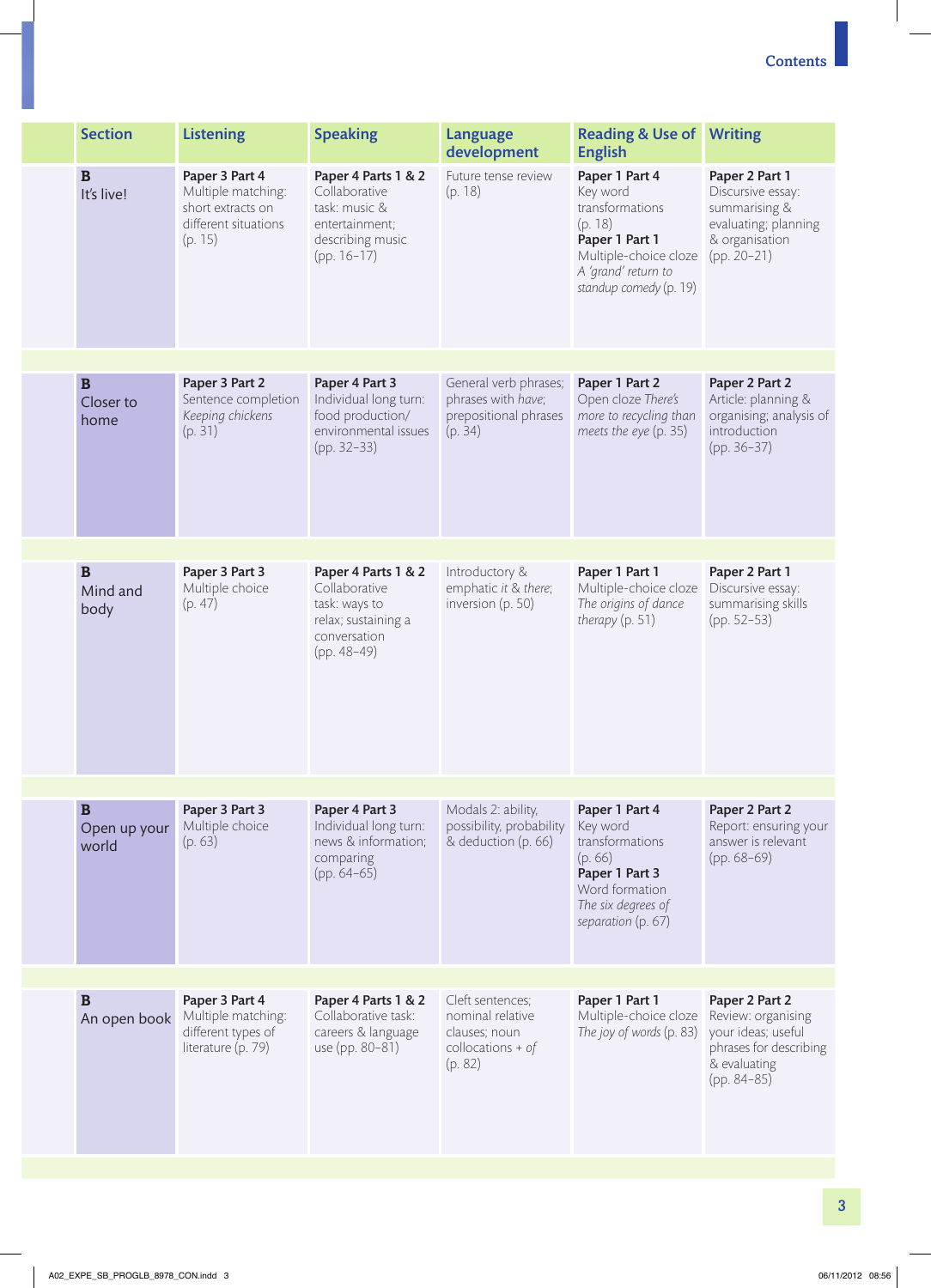## **Contents**

| <b>Module</b>                                                 | <b>Section</b>                         | <b>Reading &amp; Use of English</b>                                                                                                                                                                                                                                                                                                                                        | <b>Listening</b>                                                              | Language<br>development                                                                                                                                       | <b>Writing</b>                                                                                           |  |
|---------------------------------------------------------------|----------------------------------------|----------------------------------------------------------------------------------------------------------------------------------------------------------------------------------------------------------------------------------------------------------------------------------------------------------------------------------------------------------------------------|-------------------------------------------------------------------------------|---------------------------------------------------------------------------------------------------------------------------------------------------------------|----------------------------------------------------------------------------------------------------------|--|
| <b>6</b> Travel<br>(p. 87)                                    | $\mathbf{A}$<br>Sense of<br>adventure  | Paper 1 Part 7<br>Multiple matching Has technology<br>robbed travel of its riches? (pp. 88-89)<br>Vocabulary<br>Describing places; the travel experience;<br>travel & transport collocations;<br>expressions with sight; describing<br>remote places; phrasal verbs with set;<br>verbs of movement (pp. 90-91)<br>Paper 1 Part 2<br>Open cloze Open-water swimming (p. 91) | Paper 3 Part 2<br>Sentence<br>completion<br>Greenland<br>(p. 92)              | Present<br>subjunctive; past<br>subjunctive &<br>unreal past<br>(p. 93)                                                                                       | Paper 2 Part 1<br>Discursive essay:<br>evaluating input<br>material (p. 94)                              |  |
| <b>Module 6 review</b> (p. 102)                               |                                        |                                                                                                                                                                                                                                                                                                                                                                            |                                                                               |                                                                                                                                                               |                                                                                                          |  |
| <b>7</b> The way we<br>live<br>(p. 103)                       | $\overline{A}$<br>Communities          | Paper 1 Part 6<br>Gapped text The internet in a cup<br>$(pp. 104-05)$<br>Vocabulary<br>Collocations; expressions with place;<br>purpose & intent; derivatives of social &<br>prefix inter- (pp. 106-107)<br>Paper 1 Part 3<br>Word formation The central square (p. 107)                                                                                                   | Paper 3 Part 1<br>Multiple choice:<br>social activities<br>(p. 108)           | Relative clauses;<br>reduced relative<br>clauses with<br>participles and<br>to infinitives;<br>reduced<br>non-defining<br>descriptive<br>clauses (p. 109)     | Paper 2 Part 2<br>Letter: varying<br>your language<br>in descriptive<br>writing (p. 110)                 |  |
| <b>Module 7 review</b> (p. 118)                               |                                        |                                                                                                                                                                                                                                                                                                                                                                            |                                                                               |                                                                                                                                                               |                                                                                                          |  |
| <b>8</b> Changing<br>fashions<br>(p. 119)                     | $\mathbf{A}$<br>A question of<br>style | Paper 1 Part 7<br>Multiple matching Locked in time<br>$(pp. 120-121)$<br>Vocabulary<br>Architectural & design features; phrases<br>from art & architecture; collocations:<br>adjective + noun; prepositions (p. 122)<br>Paper 1 Part 2<br>Open cloze The Arts & Crafts Movement<br>(p. 123)                                                                                | Paper 3 Part 3<br>Multiple choice:<br>museums<br>(p. 124)                     | -ing form<br>(p. 125)                                                                                                                                         | Paper 2 Part 1<br>Discursive essay:<br>structuring<br>your essay:<br>using discourse<br>markers (p. 126) |  |
| <b>Module 8 review</b> (p. 134)                               |                                        |                                                                                                                                                                                                                                                                                                                                                                            |                                                                               |                                                                                                                                                               |                                                                                                          |  |
| 9 Fitness and<br>nutrition<br>(p. 135)                        | $\mathbf{A}$<br>How far can<br>you go? | Paper 1 Part 5<br>Multiple choice The match that would<br>never end (pp. 136-137)<br>Vocabulary<br>Adjective + adverb collocations; words<br>of endurance; expressions with keep;<br>phrasal verbs with get; idioms with get<br>& keep; use of prefixes over & under<br>(pp. 138-139)<br>Paper 1 Part 3<br>Word formation Edison Peña (p. 139)                             | Paper 3 Part 4<br>Multiple<br>matching:<br>sporting injuries<br>(p. 140)      | Sentence<br>adverbials;<br>modifying &<br>intensifying<br>gradable &<br>ungradable<br>adjectives;<br>common<br>adverb + adjective<br>collocations<br>(p. 141) | Paper 2 Part 2<br>Essay:<br>developing your<br>points (p. 142)                                           |  |
| <b>Module 9 review</b> (p. 150)                               |                                        |                                                                                                                                                                                                                                                                                                                                                                            |                                                                               |                                                                                                                                                               |                                                                                                          |  |
| <b>10</b> Broadening <b>A</b><br>your<br>horizons<br>(p. 151) | Professional<br>concerns               | Paper 1 Part 7<br>Multiple matching When things don't go<br>right in business (pp. 152-153)<br>Vocabulary<br>Phrasal verbs; collocations; proverbs/<br>idioms; word formation: in- or un-?<br>$(pp. 154-155)$<br>Paper 1 Part 2<br>Open cloze Networking (p. 155)                                                                                                          | Paper 3 Part 2<br>Sentence<br>completion<br>Kevin Arden:<br>thatcher (p. 156) | Reporting<br>verbs; ways of<br>rephrasing &<br>summarising;<br>impersonal<br>report structures<br>(p. 157)                                                    | Paper 2 Part 1<br>Discursive essay:<br>note-taking &<br>working from<br>notes (p. 158)                   |  |
| Module 10 review (p. 166)                                     |                                        |                                                                                                                                                                                                                                                                                                                                                                            |                                                                               |                                                                                                                                                               |                                                                                                          |  |

Exam reference (pp. 167–171) Expert grammar (pp. 172–190) Expert writing (pp. 191–203) Expert speaking (pp. 204–206)